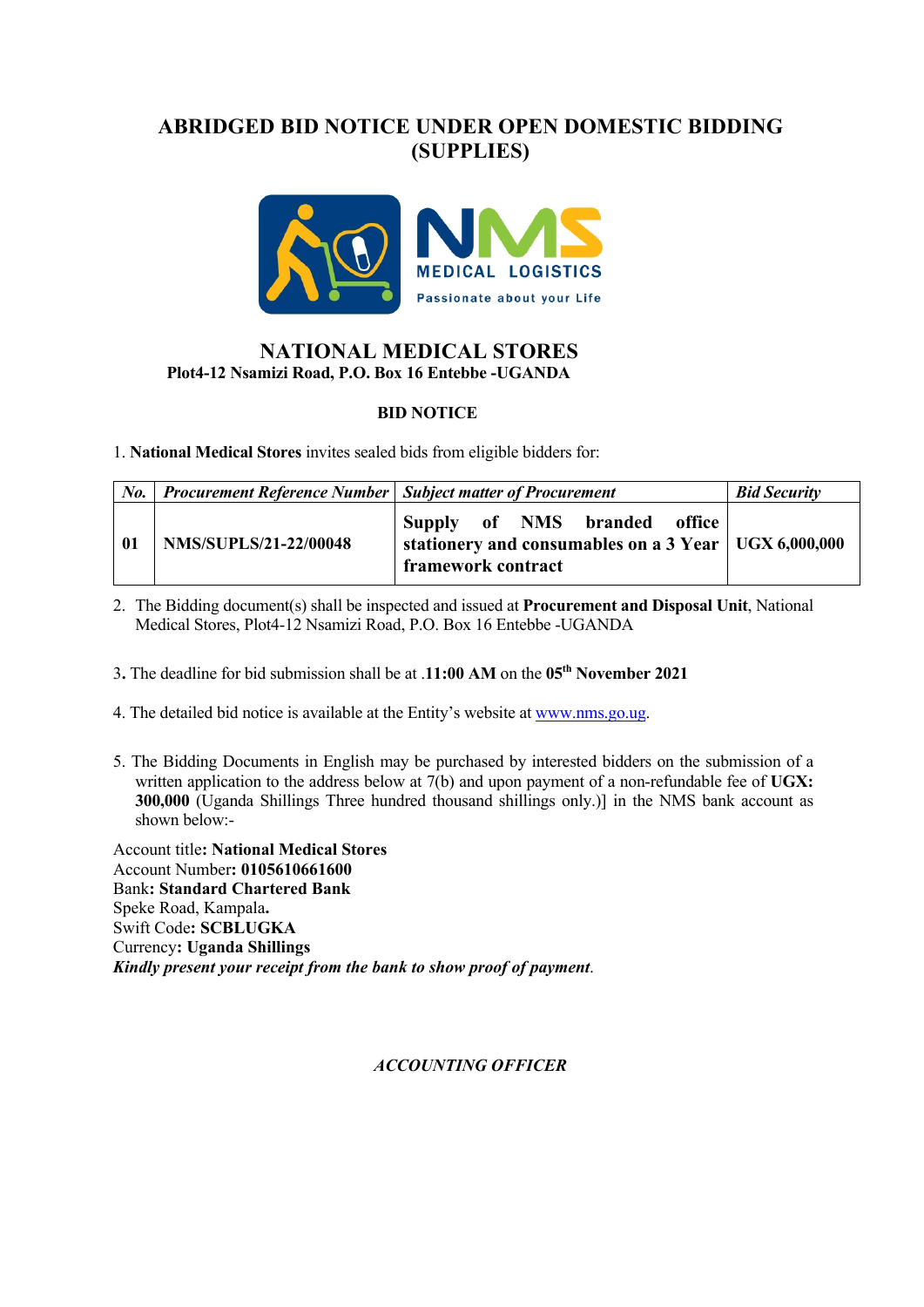

### **BID NOTICE UNDER OPEN DOMESTIC BIDDING**

### **Supply of NMS branded office stationery and consumables on a 3 Year framework contract under Tender Ref: NMS/SUPLS/21-22/00048**

- 1. The **National Medical Stores** has allocated funds to be used for the **Supply of NMS branded office stationery and consumables on a 3 Year framework contract**
- 2. The Entity invites sealed bids from eligible bidders for the supply of the above item.
- 3. Bidding will be conducted in accordance with the open domestic bidding procedures contained in the Public Procurement and Disposal of Public Assets Act, 2003, and is open to all bidders.
- 4. Interested eligible bidders may obtain further information and inspect the bidding documents at the address given below at 7(a) from **8:00am to 5:00 pm**.
- 5. The Bidding Documents in English may be purchased by interested bidders on the submission of a written application to the address below at 7(b) and upon payment of a nonrefundable fee of **UGX: 300,000** (Uganda Shillings Three hundred thousand shillings only.)] in the NMS bank account as shown below:-

Account title**: National Medical Stores** Account Number**: 0105610661600** Bank**: Standard Chartered Bank** Speke Road, Kampala**.** Swift Code**: SCBLUGKA** Currency**: Uganda Shillings** *Kindly present your receipt from the bank to show proof of payment*.

- 6. Bids must be delivered to the address below at7(c) at or before **11:00 AM** *on 05th November*  **2021.** *All bids must be accompanied by a bid security of UGX 6,000,000 (Uganda shillings*  six million only). Bid security must be valid until  $10^{th}$  May 2022. Late bids shall be rejected. Bids will be opened in the presence of the bidders' representatives, who choose to attend at the address below at 7(d) at **11:30AM on** *05th November* **2021.**
- 7. (a) Documents may be inspected at: **Procurement and Disposal Unit**, National Medical Stores, Plot4-12 Nsamizi Road, P.O. Box 16 Entebbe -UGANDA

 (b) Documents will be issued from: **Procurement and Disposal Unit**, National Medical Stores, Plot4-12 Nsamizi Road, P.O. Box 16 Entebbe -UGANDA

 (c) Bids must be delivered to: **General Manager's Office**, National Medical Stores, Plot 4-12 Nsamizi Road, P.O. Box 16 Entebbe -UGANDA

(d)Address of Bid Opening: **Staff Canteen**, National Medical Stores. Plot 4-12 Nsamizi Road, P.O. Box 16 Entebbe –UGANDA.